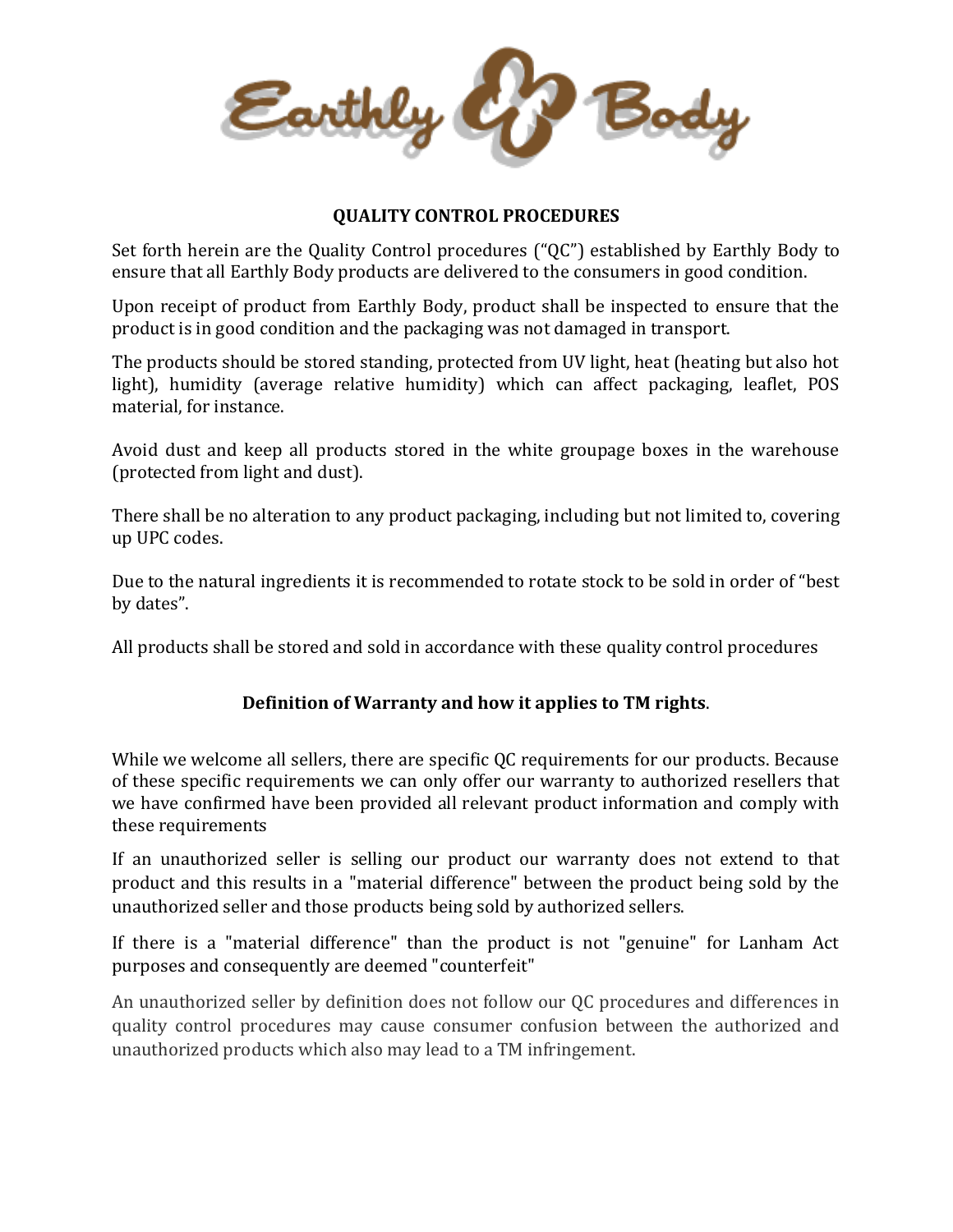### **EARTHLY BODY**

### **2018 MINIMUM ADVERTISED PRICE (MAP) POLICY**

Earthly Body is dedicated to selling high quality products at reasonable prices to ensure that our products are promoted and supported by retailers. We support the idea that discounted advertising of our products can be damaging to the brand. This type of discounted advertising is harmful to the success of other retailers to support our products.

For the above reasons, as of January 1, 2018, Earthly Body has executed a unilateral Minimum Advertised Price "MAP Policy". This policy is designed to establish and implement advertised pricing standards for specific Earthly Body Products.

Earthly Body will cease selling all products that are maintained under the MAP Policy to retailers who advertise prices for products that are below the MAP / Minimum Advertised Pricing. Below are valuable guidelines to review. The guidelines are for if you DO NOT follow the MAP / Minimum Advertised Pricing and/or subsequent revised MAP / Minimum Advertised Pricing guidelines given. The guidelines will be applied to all print, radio, internet, television and all other electronic advertising vehicles. These are the boundaries:

- 1. Retailers will be provided one (1) warning for their non-compliance with MAP. If the retailer has been removed from an ecommerce site for failing to follow MAP guidelines they will only be reinstated one (1) time.
- 2. Any subsequent MAP violations by a retailer after the first violation will result in Earthly Body not reinstating that seller.
- 3. Earthly Body reserves the right to cease providing product to any retailer in violation of the MAP Policy. Earthly Body maintains the right to modify or change the MAP Policy at any time and not limited to the list of products subject to the MAP Policy and/or its MAP list on a sixty (60) Day notice.

MAP policy is for advertised prices only. This MAP pricing does not apply to prices actually sold by retailers.

Any questions or inquires pertaining to these policies should be sent by email to enforcement@earthlybody.com. This is a unilateral statement of terms. No agreement is required nor will we accept retailer's agreement with this policy.

Earthly Body will meticulously uphold this policy and without prior notice, stop selling products for the period of time stated in this MAP Policy to any retailer that does not follow the MAP Policies set. This MAP policy can unilaterally be changed or revised by Earthly Body, and only by management of Earthly Body.

This policy is to protect both our retailers and Earthly Body. Following this policy will allow Earthly Body to continue to build a successful brand. MAP Policy & Price List is effective January 1, 2018. You will note that the MAP pricing is the MSRP.